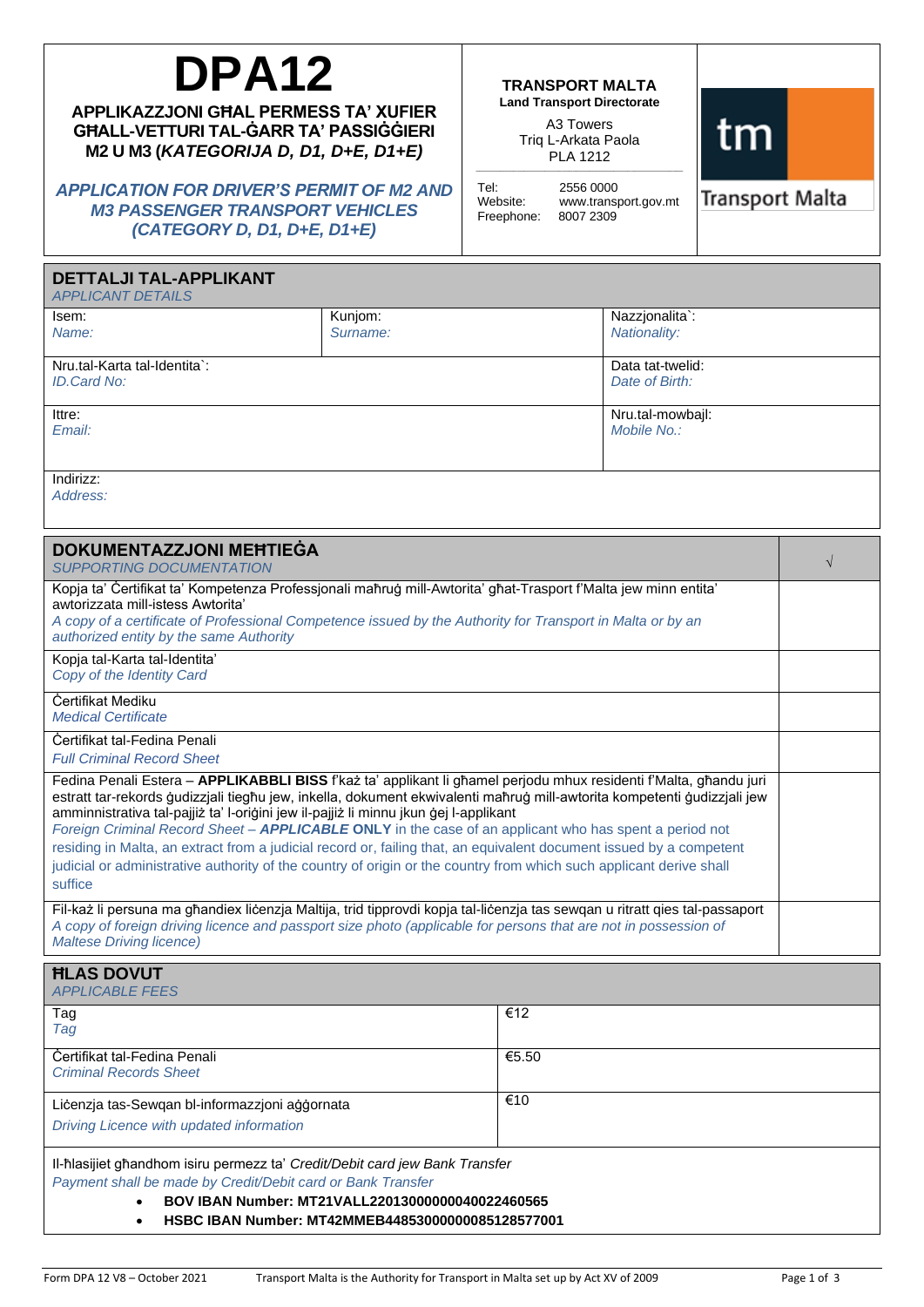# **DIKJARAZZJONI**

*DECLARATION*

Jien hawn niddikjara li l-istqarrijiet li għamilt u l-informazzjoni mogħtija f'din l-applikazzjoni huma korretti u veri. Nifhem li l-Permess jiġi revokat u jistgħu jittieħdu proċeduri kriminali kontra tiegħi jekk xi dettalji huma foloz jew qarrieqa.

*I* hereby declare that the statements made, and information given in this application are correct and true. I understand that the *Permit will be revoked, and criminal action may be taken against me if any of the details are false or misleading.*

Jien hawn nawtorizza lill-Awtorita' għat-Trasport f'Malta biex tikseb informazzjoni bil-miktub, jew f'xi forma oħra jew mod ieħor, dwar ir-rekord kriminali tiegħi u dettalji tal-pieni għal reati rilevanti taħt ir-Regolamenti dwar Servizzi ta' Ġarr ta' Passiġġieri (L.S. 499.56). Nifhem li l-Awtorita' għat-Trasport f'Malta tista' b'mod leġittimu tuża din l-informazzjoni biex tiddetermina jekk għandhiex tintlaqa' lapplikazzjoni tiegħi biex nikseb Permess ta' Xufier ta' Vetturi għall-Ġarr ta' Passiġġieri.

*I* hereby authorise the Authority for Transport in Malta to obtain information in writing, or in any form or manner, on my criminal *records and details of convictions for relevant offences under the Passenger Transport Services Regulations (S.L. 499.56). I understand that the Authority for Transport in Malta may legitimately use this information to determine the outcome of my personal declaration to obtain a Driver Permit for Passenger Transport Vehicles.*

Nintrabat li niddikiara kull piena li nista' neħel fil-futur lill-Awtorita' għat-Trasport f'Malta fi żmien mhux aktar minn 21 ġurnata minn meta ninstab ħati/ħatja. Nifhem li jekk nonqos milli nagħmel hekk, dan jista' jwassal għar-revoka jew is-sospensjoni tal-Permess ta' Xufier.

*I will declare any future convictions to the Authority for Transport in Malta no later than 21 days after receiving the conviction. I understand that failure to do so may lead to the suspension or revocation of the Driver Permit.*

Firma tal-Applikant/a *Applicant's Signature*

\_\_\_\_\_\_\_\_\_\_\_\_\_\_\_\_\_\_\_\_\_\_\_\_

\_\_\_\_\_\_\_\_\_\_\_\_\_\_\_\_\_\_\_\_\_\_\_\_\_ Numru tal-karta tal-identita' *Identity card number*

\_\_\_\_\_\_\_\_\_\_\_\_\_\_\_\_\_\_\_\_\_\_\_\_\_ Data *Date*

| <b>GHAL UŻU UFFIĊJALI BISS</b><br><b>FOR OFFICE USE ONLY</b>            |                                            |  |  |  |
|-------------------------------------------------------------------------|--------------------------------------------|--|--|--|
| Data tal-ħruġ tal-Permess ta' Xufier:<br>Driver's Permit date of Issue: | Data tal-iskadenza:<br><b>Expiry Date:</b> |  |  |  |
|                                                                         |                                            |  |  |  |
|                                                                         |                                            |  |  |  |
|                                                                         |                                            |  |  |  |
| Inizzjali u timbru tal-ufficcjal ta' TM<br>TM official initials & stamp | Data:<br>Date:                             |  |  |  |